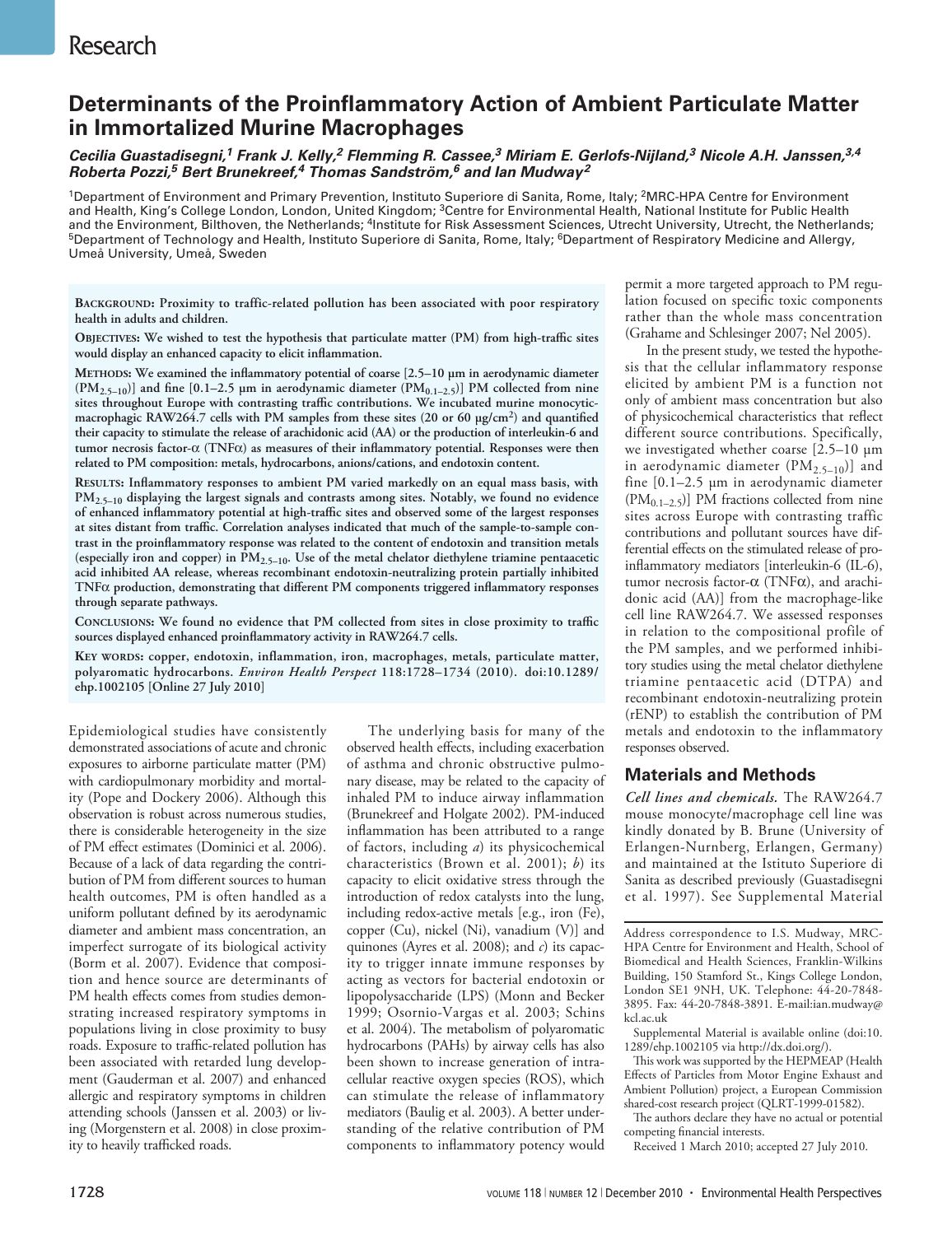(doi:10.1289/ehp.1002105) for additional details of the cell line and chemicals.

*Environmental PM collection and chemical characterization.* Parallel PM<sub>2.5-10</sub> and PM<sub>0.1–2.5</sub> samples were collected onto polyurethane foam using a high-volume cascade impactor (Bloemen et al. 2005; Janssen et al. 2008) at five sites in the Netherlands with differing traffic contrasts. Sites were classified as high, moderate, or low based on their proximity to major roads and the level of traffic: Amsterdam (AMS; high), 50 m from a highway with high car and truck traffic; Dordrecht (DOR; moderate), 300 m from a highway with moderate car and high truck traffic; Badhoevedorp (BAD; moderate), 200 m from a highway with moderate traffic; Sassenheim (SAS; low), 375 m from a highway with low to moderate traffic; and at the exit of the Hendrik-Ido-Ambacht (HIA; high), a freeway tunnel carrying a high number of diesel vehicles. Sampling was also performed at two sites in Munich, Germany: the Central Munich Ost Bahnhof (MOB; high), alongside a major four-lane highway and 40 m away from another busy highway; and at the suburban Munich Grosshadern Hospital (MGH; low), away from major roads. Details about all sites, other than HIA, have been described previously (Janssen et al. 2008). To increase variation in source composition, we included two more sites—Rome, Italy (ROM; high traffic), and Lycksele, northern Sweden (LYC; low traffic)—where PM was largely derived from domestic wood burning. All sites were visited at least twice (14 days per visit) over a 12-month period, with eight visits at the two Munich sites. A total of 41 samples were obtained, extracted, and chemically characterized before being tested for cellular toxicity.

Sample characterization was performed at the National Institute for Public Health and the Environment (RIVM), in the Netherlands, as previously described (Bloemen et al. 2005). Particle extraction from the foam substrates into methanol was achieved using a vortexing and sonication protocol as described previously by Cassee et al. (2003). We analyzed elemental composition of the particles using inductively coupled plasma mass spectrometry after sample digestion in dilute aqua regia. Secondary aerosol contributions were quantified with ion chromatography [chloride (Cl–), nitrate  $(NO_3)$ , and sulfate  $(SO_4)$ ] or photometry [ammonium  $(NH_4)$ ], with anions analyzed using a Dionex guard column (AG-4A), separation column (Dionex-AS-A4), and pulsed electrochemical detection (Dionex-PED; Dionex Benelux B.V., Amsterdam, the Netherlands). PAHs were analyzed on a 30 m × 0.25 mm WCOT DB-5MS column in a Fison 8000 series gas chromatograph (Fisons Instruments, Breda, the Netherlands) equipped with an Interscience MD800 mass spectrometer with electron impact and

selected ion recording mode (Interscience BV, Breda, the Netherlands). For endotoxin analysis, approximately 2 mg PM was suspended in 1.2 mL pyrogen-free water with 0.05% Tween-20 and vortexed for 40 min. Endotoxin was measured in the extract using the kinetic *Limulus* mebocyte lysate test, as described by Douwes et al. (1995). Extracts were tested at a 5-fold dilution and quantified against a known endotoxin standard (BioWhittaker, Walkersville, MD, USA).

*Assessment of PM-induced proinflammatory responses and cell viability.* We maintained the mouse monocytic-macrophagic cell line RAW264.7 in RPMI 1640 medium (HyClone, Cramlington, UK) supplemented with 100 U/mL penicillin, 100 µg/mL streptomycin, 10% heat-inactivated fetal bovine serum, and 2 mM Glutamax I (Life Technologies, San Giuliano Milanese, Italy) (complete RPMI 1640 medium). All experiments were performed using RPMI with 1% heatinactivated fetal bovine serum. RAW264.7 cells were plated at a density of  $1.3 \times 10^5$  cells/well in 96-well plates. Cell cultures were allowed to adhere overnight and were stimulated with the particles the next day. Particles were resuspended in 1% serum culture medium, and cells were treated with particle concentrations at 20 and 60 µg/cm2 after 10 min of sonication (Bath Sonicator 5200; Branson Ultrasonics, Danbury, CT, USA). These concentrations have been shown to induce minimal cytotoxicity in RAW264.7 cells (Pozzi et al. 2005). After a 5-hr incubation, supernatants were collected, centrifuged at 2,000 rpm for 5 min, and frozen at –80°C before quantification of IL-6 and TNFα concentrations. All incubations were performed in duplicate in two or three separate experiments. TNF $\alpha$  was measured in nine samples to validate its use in the endotoxin inhibitor study. IL-6 and TNFα concentrations were determined using commercially available enzyme-linked immunosorbent assay (ELISA) kits (Biotrak cellular communication assays; Amersham Pharmacia Biotech, Uppsala, Sweden) according to the manufacturer's instructions. Cell viability and membrane integrity were determined using an enzymatic colorimetric assay (Cytotoxicity Detection Kit; Roche Diagnostics, Ingelheim, Germany) to measure lactate dehydrogenase (LDH) release in the culture supernatants immediately after the 5-hr incubation period and in the cell lysates after a 20-min incubation with 1% Triton X-100 in phosphate-buffered saline. Results are expressed as LDH activity relative to controls (culture supernatant LDH minus control cell LDH) as a percentage of total LDH activity in cell lysate.

For AA determination, cells were prelabeled for 20–22 hr in complete media supplemented with  $0.5 \mu$ Ci/mL [<sup>3</sup>H]AA, washed three times with complete media, and then

treated with test particles at concentrations of 20 or 60  $\mu$ g/cm<sup>2</sup>. Aliquots of supernatants were collected after 5 hr and counted for radioactivity. The incorporation pattern of [ 3H]AA in RAW264.7 cells and the identification of [ 3H]AA in the cell supernatants have been described previously (Guastadisegni et al. 1997). Prostaglandin production in stimulated RAW264.7 cells is maximal after 24 hr of LPS stimulation (Guastadisegni et al. 1997), so it is likely that radioactivity measured after 5 hr of incubation largely reflects [ 3H]AA release.

We determined spontaneous basal release of IL-6, AA, and  $TNF\alpha$  using an optimal concentration of LPS as a positive control run in parallel. Under these experimental conditions, the maximal LPS effect on RAW264.7 cells was observed at a concentration of 1 µg/mL.

*Inhibitor studies.* Inhibition studies were performed using DTPA and rENP to ascertain the contribution of metals and endotoxin in ambient PM to inflammatory responses. We analyzed a panel of four samples from the original screening exercise reflecting the range of the observed responsiveness and from four different sites. Samples were preincubated at room temperature with 0.1 mM and 1.0 mM DTPA for 1 hr before addition to the RAW264.7 cells as described above; AA release was quantified after the 5-hr particle challenge. Preliminary experiments using 2–8 µg/mL rENP demonstrated that 2 µg/mL was optimal for reducing the endotoxin content of the selected PM samples (89  $\pm$  6.3%). Therefore, we added 2 µg/mL rENP to PM suspensions immediately before their addition to the cell cultures. The impact of this treatment on TNFα release from cell cultures was assessed 5-hr postchallenge as described above.

*Statistical analyses.* We assessed differences between sampling locations and between sites classified by traffic contribution using univalent analysis of variance with post hoc analysis with the Games-Howell test, assuming unequal variances and group sizes. Significant differences between sites were assumed at the 5% level. Associations between inflammatory mediators (AA and IL-6) and PM components were assessed using Pearson's correlations. Correlation analysis was performed on all samples for each PM size fraction (*n* = 40–41) and using the means from each site  $(n = 9)$ . We used SPSS (version 16; SPSS Inc., Chicago, IL, USA) to perform all statistical analyses.

### **Results**

*Cell viability.* We quantified LDH leakage into the supernatant to confirm that the concentrations of coarse and fine PM did not induce cytotoxicity or altered membrane permeability. LDH release was limited (< 1% of the cellular content in the vast majority of cases) with no evidence of significant differences in cellular injury with PM from any of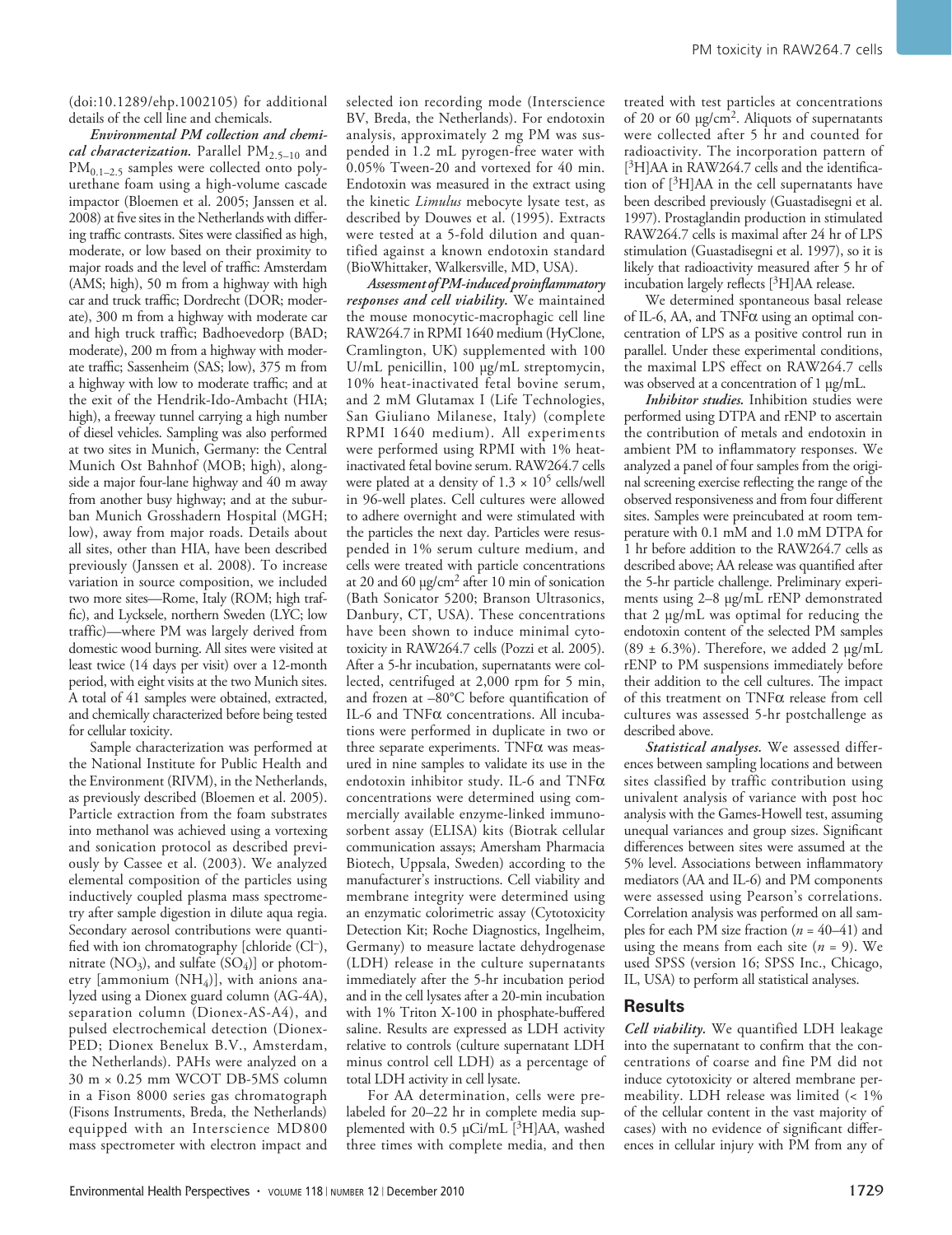the sites or between the coarse and fine fractions [see Supplemental Material, Figure 1 (doi:10.1289/ehp.1002105)].

*AA release.* Relative to particle-free controls, AA release did not significantly increase after exposure to any of the  $PM<sub>0.1–2.5</sub>$  samples, with the exception of samples from LYC (mean  $\pm$  SE, 147.0  $\pm$  28.1% at 60 µg/cm<sup>2</sup>) (Figure 1A). In contrast, all  $PM_{2.5-10}$  samples significantly increased AA release relative to controls at 60 µg/cm<sup>2</sup>. AA release was significantly increased with exposure to  $PM_{2.5-10}$ samples from MOB (high traffic) compared with AMS (high traffic), SAS (low traffic), and DOR (moderate traffic) samples at 60 µg/cm<sup>2</sup>



**Figure 1.** Release of [3H]AA from prelabeled RAW264.7 cells incubated for 5 hr with 20 or 60 µg/cm<sup>2</sup> parallel PM<sub>0.1–2.5</sub> and PM<sub>2.5–10</sub> samples collected from nine European sites. AA release is expressed as a percentage relative to that observed from untreated cells. Data (site mean ± SE; *n* = 2–8 PM samples) are presented separately for each site (*A*) and by traffic classification (*B*). In *A,* site-specific contrasts were identified by univalent analysis of variance at a dose of 60 μg/cm2 for both PM<sub>0.1–2.5</sub> ( $p = 0.049$ ) and PM<sub>2.5–10</sub> ( $p = 0.017$ ). Post hoc analysis revealed significant differences between the sites indicated by the arrows with those summarized by their site code in parentheses. In *B*, significant differences between sites are classified by traffic and fraction. NS, a nonsignificant contrast.  $*$ *p* < 0.05, and  $*$ *p* < 0.001.



**Figure 2.** IL-6 production from RAW264.7 cells incubated with 20 and 60 µg/cm<sup>2</sup> ambient PM<sub>0.1–2.5</sub> or PM<sub>2.5–10</sub> for 5 hr. Data (site mean ± SE; *n* = 2–8 PM samples) are presented separately for each site (*A*) and by traffic classification (*B*). In *A*, site-specific contrasts were identified by univalent analysis of variance at both doses of PM<sub>0.1–2.5</sub> (*p* = 0.038 for 20 µg/cm<sup>2</sup>; *p* = 0.005 for 60 µg/cm<sup>2</sup>) and PM<sub>2.5–10</sub> (*p* = 0.001 for 20 µg/cm<sup>2</sup>; and *p* = 0.001 for 60 µg/cm<sup>2</sup>). Post hoc analysis revealed significant differences between the sites indicated by the arrows and those summarized by their site code (in parentheses). In *B*, significant differences between sites classified by traffic and fraction are illustrated. NS, nonsignificant contrast. \**p* < 0.05.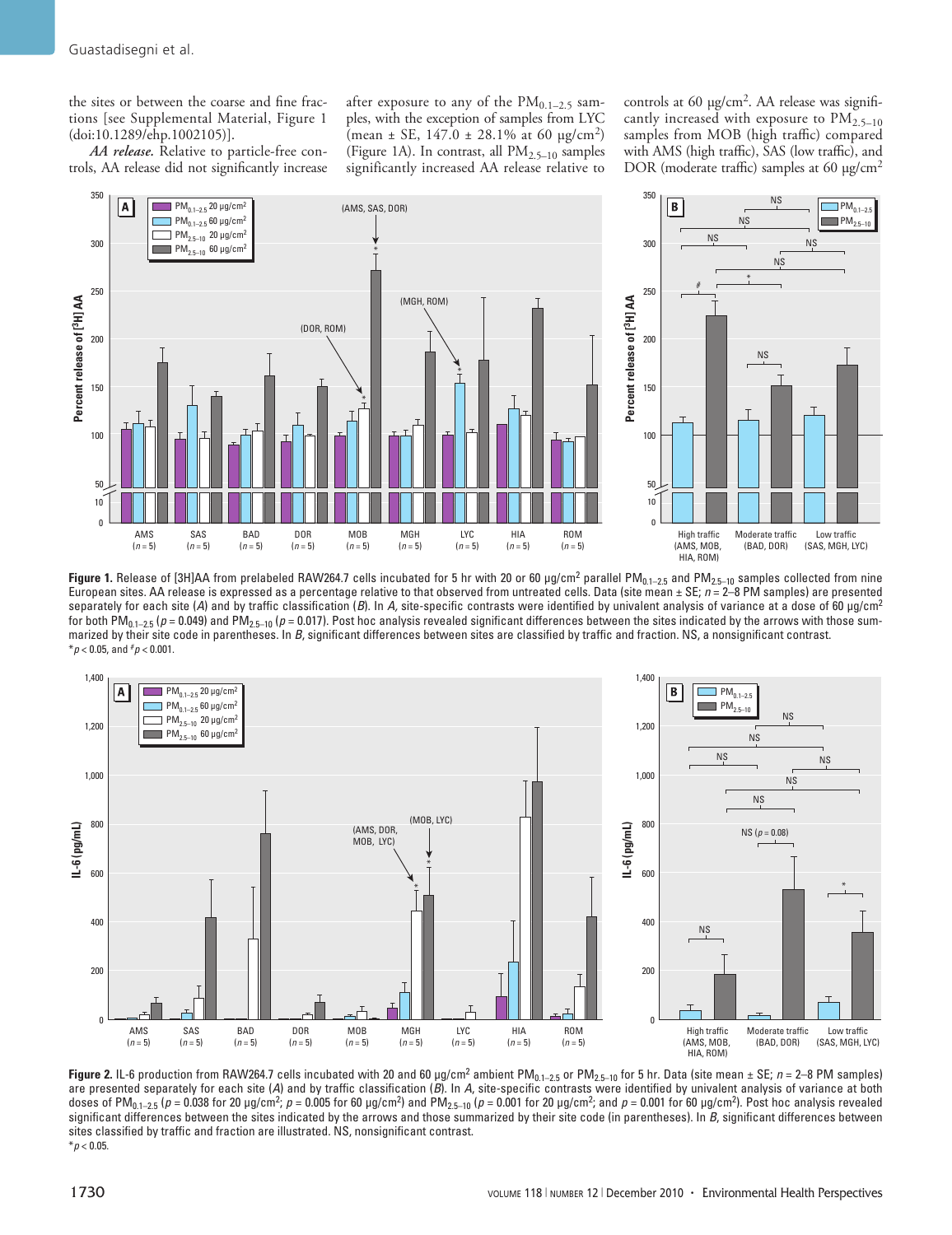and DOR and ROM (high traffic) samples at 20  $\mu$ g/cm<sup>2</sup>. The only significant site differences for  $PM_{0.1-2.5}$  were for LYC (low traffic, wood burning) with MGH (low traffic) and ROM (high traffic) at 60 µg/cm<sup>2</sup>. When data were grouped by traffic characteristic and PM fraction, only the later significantly modified AA release  $(p < 0.001)$  in response to exposure, with coarse PM samples eliciting a greater response than fine PM samples from hightraffic sites (Figure 1B). We also observed differences in responses to coarse and fine PM for samples from moderate- and low-traffic sites, but contrasts were not statistically significant.

*IL-6 production.* We observed no IL-6 production in the supernatants of unexposed control cells. As with AA release, we observed the most marked increases in IL-6 following exposure to  $PM_{2.5-10}$ , with more pronounced responses at the 60 µg/cm2 dose at most sites (Figure 2A).  $PM_{0.1-2.5}$  exposures did not significantly increase IL-6 production relative to controls at either concentration, with only MGH and HIA samples eliciting observable responses. IL-6 production in response to coarse PM exposure was significantly greater for samples from MGH (low traffic) compared with responses to samples from AMS (high traffic), DOR (moderate traffic), MOB (high traffic), and LYC (low traffic, wood burning) at 20  $\mu$ g/cm<sup>2</sup> and samples from MOB (high traffic) and LYC (low traffic) at 60  $\mu$ g/cm<sup>2</sup>. We observed the greatest increase in IL-6 production after exposure to  $PM_{2.5-10}$ from the high-diesel-traffic HIA road tunnel site (mean  $\pm$  SE, 972  $\pm$  24 pg/mL), which was 34% of the maximal level induced by 1 µg/mL LPS (2,858 ± 152.98 pg/mL). As with AA, no differences were apparent in responses to samples grouped according to traffic intensity (Figure 2B). Responses to coarse PM samples were stronger than those observed with fine PM samples from comparable sites, but were significantly different only between samples from low-traffic sites.

*PM composition and associations with inflammatory responses.* As we had a high degree of correlation between many of the 23 PAHs measured (data not shown), we grouped these compounds and analyzed them as low-molecular-weight (MW; < 190) and high-MW (> 190) species associated with  $PM_{2.5-10}$  and  $PM_{2.5-10}$ , respectively. We observed the highest concentrations of both high- and low-MW PAHs at the rural Swedish (LYC) and the German high-traffic (MOB) sites, with clear differences in mean PAH concentrations according to MW and PM fraction across all sites [*p* < 0.001; see Supplemental Material, Figure 2 (doi:10.1289/ ehp.1002105)]. PAH concentrations at the remaining high-traffic sites (HIA, ROM, and AMS) were comparable with those observed at the low-traffic sites (SAS and MGH). Neither

AA release nor IL-6 production induced in response to PM was significantly correlated with concentrations of high- or low-MW PAHs in PM<sub>2.5-10</sub> samples (see Supplemental Material, Table 1). In contrast, AA responses, but not IL-6 responses, were significantly correlated with PAH concentrations in  $PM_{0.1-2.5}$ samples [for low- and high-MW PAHs, respectively: individual sample means  $(n = 41)$ , *r* = 0.489, *p* < 0.001 and *r* = 0.490, *p* < 0.001; site-specific mean concentrations (*n* = 9), *r* = 0.757, *p* < 0.05 and *r* = 0.757, *p* < 0.05], although associations were strongly influenced by the high PAH concentrations at LYC.

Concentrations of ionic species also varied markedly among the nine sites (NH<sub>4</sub>,  $p < 0.01$ ; Cl<sup>-</sup>,  $p < 0.001$ ; NO<sub>3</sub>,  $p = 0.01$ ; SO<sub>4</sub>,  $p < 0.05$ ), with evidence of higher concentrations at four of the five sampling locations in the Netherlands (excluding the HIA road tunnel) relative to the German, Italian, and Swedish sites [see Supplemental Material, Figure 3 (doi:10.1289/ehp.1002105)]. We noted no significant positive correlations between concentrations of any of the ionic species and AA and IL-6 responses to PM exposures, but we observed significant negative associations between PM2.5–10-induced AA release and NH4 and Cl– content (see Supplemental Material, Table 2).

In the present analysis, we focused on PM elements associated with road dust resuspension [Fe, aluminum (Al), and silicon  $(Si)$ ] (Viana et al. 2008), tire abrasion [zinc (Zn)] (Legret and Pagotto 1999), brake abrasion [Cu, barium (Ba), antimony (Sb)] (Boulter 2006; Garg et al. 2000; Sternbeck et al. 2002), and oil/fuel combustion processes, either as trace elements or fuel additives [manganese (Mn), lead (Pb), cerium (Ce), chromium (Cr), Ni, and V] (Park et al. 2008; Viana et al. 2008; for further details of sample composition, see Bloemen et al. 2005). Considering this restricted set of elements, two clear patterns were apparent across the nine sites, each characterized by strong internal correlations. The first pattern was associated with crustal elements [lithium (Li), Ce, Al, and Si], with the highest concentrations observed at hightraffic ROM, rural LYC, and the HIA road tunnel [see Supplemental Material, Figure 4 (doi:10.1289/ehp.1002105)]. The second pattern was associated with elements reflective of brake wear (Cu, Ba, and Sb), with the greatest concentrations observed in samples from the high-traffic sites (AMS, MOB, HIA, and ROM) and with total Fe showing a similar profile, especially with  $PM_{2.5-10}$  (see Supplemental Material, Figure 4). Of the elements considered, Fe, Cu, Cr, Mn, Sb, and Ba were positively associated with the AA response induced by  $PM_{2.5-10}$ , both when the correlation was based on all 41 samples, and on the nine site-specific means (see Supplemental

Material, Table 3). Significant associations with the AA response to  $PM_{0.1-2.5}$  were observed for Ba, Zn, and Pb only when all 41 samples were included in the analysis, and no consistent positive correlations were noted between elemental components and IL-6 responses to coarse or fine PM. Observed correlations were strongly influenced by the high metal concentrations in PM samples obtained from MOB (see Supplemental Material, Figure 5, using data for Cu as an example).

Endotoxin was present in all of the fine and coarse PM samples, with higher concentrations in PM<sub>2.5-10</sub> samples and significant differences in site-specific mean PM2.5–10 endotoxin concentrations [*p* = 0.005; see Supplemental Material, Figure 6 (doi:10.1289/ehp.1002105)]. PM endotoxin content was not related to traffic density, with the highest concentrations observed at the high-traffic road tunnel (HIA) and the low-traffic Munich (MGH) background sites.  $PM_{2.5-10}$  endotoxin content was significantly correlated with IL-6 production (individual sample means:  $r = 0.56$ ,  $p < 0.001$ ; site-specific means:  $r = 0.92$ ,  $p < 0.001$ ).

*Inhibitor studies.* We performed inhibitor studies on a subset of  $PM_{2.5-10}$  samples (chosen to reflect the full range of responses observed) to confirm whether statistical associations between PM metals and AA release and between PM endotoxin and IL-6 production were causal. Preincubation of coarse PM samples with the membrane-impermeable metal chelator DTPA at 0.1 and 1.0 mM abolished the AA response in a dose-dependent manner relative to the chelator-free controls (Figure 3). DTPA alone at the two indicated concentrations did not affect cell viability or AA release (data not shown).

Because numerous PM samples, especially in the  $PM_{0.1-2.5}$  fraction, had failed to elicit any IL-6 response in the initial screening exercise, we investigated  $TNF\alpha$  as an alternative cytokine to measure endotoxininduced responses before conducting inhibition experiments with LPS-specific rENP. Specifically, we quantified IL-6 and  $TNF\alpha$ after a 5-hr incubation with nine different  $PM_{0.1-2.5}$  and  $PM_{2.5-10}$  samples (at concentrations of 20 and 60  $\mu$ g/cm<sup>2</sup>) from six sites [see Supplemental Material, Figure 7 (doi:10.1289/ehp.1002105)]. These data demonstrated strong correlations between 60  $\mu$ g/cm<sup>2</sup> PM<sub>0.1-2.5</sub>- and PM<sub>2.5-10</sub>-induced TNFα and IL-6 responses in RAW264.7 cells  $(PM_{0.1-2.5}: r = 0.90, p < 0.001; PM_{2.5-10}:$  $r = 0.95$ ,  $p < 0.001$ ), with TNF $\alpha$  concentrations at measurable levels in all tested samples. Therefore, we used  $TNF\alpha$  in the rENP inhibitor experiments. We observed significant partial reductions in  $TNF\alpha$  responses following PM exposure in samples pretreated with rENP at both PM doses (Figure 4). Notably, whereas DTPA completely abolished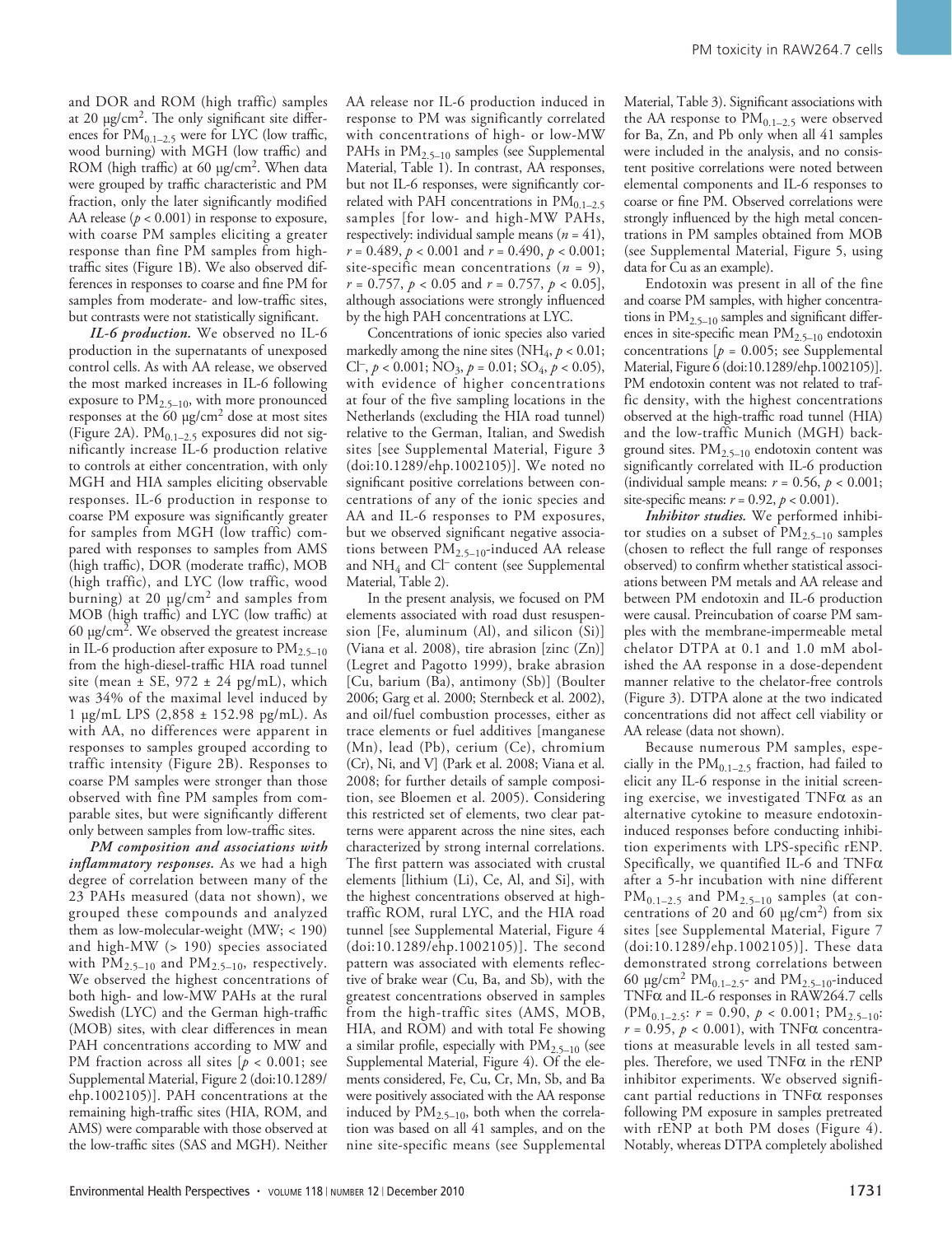AA responses to PM in all tested samples, incubation of the same samples with rENP elicited a variable degree of  $TNF\alpha$  inhibition, with maximal and significant reductions observed with the SAS and HIA samples.

#### **Discussion**

In this study we examined whether ambient  $PM_{2.5-10}$  and  $PM_{0.1-2.5}$  from high-traffic sites displayed enhanced proinflammatory properties consistent with evidence of increased respiratory symptoms in individuals with high exposures to traffic-related pollutants (Janssen et al. 2003). To address this question, we incubated RAW264.7 cells with PM samples from nine European sites with differing traffic contributions and characteristics and used the production of AA, IL-6, and  $TNF\alpha$  as output measures of PM inflammatory potential.

We chose macrophages for this screening exercise because of their central role in the

coordination of the inflammatory response (Becker et al. 2005; Ghio and Devlin 2001) and extensive evidence of their involvement in PM-induced responses in animal models (Kodavanti et al. 2002; Wegesser et al. 2009) and human volunteers (Ghio and Devlin 2001; Schaumann et al. 2004). Macrophages also play a critical role in the effector arm of the immune response via phagocytosis of foreign material, which results in production of ROS and release of lysosomal enzymes. Under normal situations these functions are beneficial, but aberrant activation of these "killing" mechanisms can result in injury to healthy tissue, resulting in further oxidative stress and amplification of the inflammatory response (Ayres et al. 2008; Prahalad et al. 2001; Xia et al. 2006) *in vivo*.

Our focus on the macrophagic response means that our end points can be viewed only as a proxy measure of PM inflammatory



Figure 3. Effect of DTPA on PM-induced [<sup>3</sup>H]AA release from RAW264.7 cells labeled with [<sup>3</sup>H]AA for 1 hr and incubated for 5 hr with PM (20 or 60  $\mu$ g/cm<sup>2</sup>), with or without pretreatment with DTPA (0.1 or 1 mM).  $[^3$ H]AA release was measured in the supernatants and is expressed as the percentage of measured values in untreated cells; values are mean  $\pm$  SE of four independent experiments measured in duplicate. \**p* < 0.05, and \*\**p* < 0.01 compared with corresponding samples without DTPA treatment.



**Figure 4.** Effect of rENP on TNF $\alpha$  release from RAW264.7 cells exposed for 5 hr to ambient PM<sub>0.1–2.5</sub> or PM $_{2.5-10}$  from four different European sites at 20  $\mu$ g/cm<sup>2</sup> or 60  $\mu$ g/cm<sup>2</sup>, with (hatched bars) or without (open bars) treatment with 2  $\mu$ g/mL rENP. TNF $\alpha$  was partially but significantly inhibited by rENP in cells showing a high level of TNF $\alpha$  production. Bars represent means  $\pm$  SE of three independent experiments assayed in duplicate.

 $*p$  < 0.05 compared with corresponding samples without rENP treatment.

potential; a more comprehensive measure would require evaluation of a broader array of relevant cells types at the air–lung interface. We selected the 5-hr time point to assess effects based on our previous observations with RAW264.7 cells challenged with ambient PM and LPS (Guastadisegni et al. 1997; Pozzi et al. 2005), but our results should be interpreted with caution because this single exposure duration may not be ideal for assessing potential effects on all end points.

We examined the capacity of PM to stimulate AA release or IL-6 production using all coarse and fine PM samples from each of the nine sites. Importantly, although AA and IL-6 both are potent proinflammatory mediators, with AA acting as a substrate for the downstream synthesis of prostaglandins and leukotrienes (via cyclooxygenase and 5-lypoxygenase pathways, respectively), we did not observe quantitative associations between responses based on these two markers. This further highlights the difficulty in deriving a simple measure of PM inflammatory potential, because the induction of separate pathways can elicit a common final inflammatory response. Nevertheless, the following observations were clear from the initial screening exercise. First, the relative potential for PM to elicit the release of proinflammatory mediators from RAW264.7 cells varied among samples obtained from different sites when examined on an equivalent concentration basis. Second, we found no clear evidence that AA or IL-6 responses were greater at high- versus lowtraffic sites. Indeed, samples from several of the low-traffic sites elicited some of the largest responses we observed: LYC for AA and MOB for IL-6. Third, neither dose of PM elicited any measurable cytotoxicity. Fourth, the site contrasts in PM induction were more marked for IL-6 production than for AA release. Finally, AA and IL-6 responses to  $PM_{2.5-10}$  fractions were generally stronger than those observed in response to parallel  $PM_{0.1-2.5}$  samples.

These observations do not support our original hypothesis that PM from high-traffic environments would display an enhanced capacity to trigger inflammation, which had been found previously *in vivo* in spontaneously hypertensive rats (Gerlofs-Nijland et al. 2007). However, responses observed at equivalent exposure doses (during the experimental incubations) are scalable to the concentration of PM in the ambient air at each of the sampled locations. Hence, although responses to PM samples collected at LYC (low traffic, wood burning), MGH (low traffic), and AMS (high traffic) sites were comparable when exposures were on an equal mass basis, in reality one would expect greater inflammatory responses in the lungs of subjects breathing air at the roadside sites with higher ambient PM concentrations. For example, the estimated annual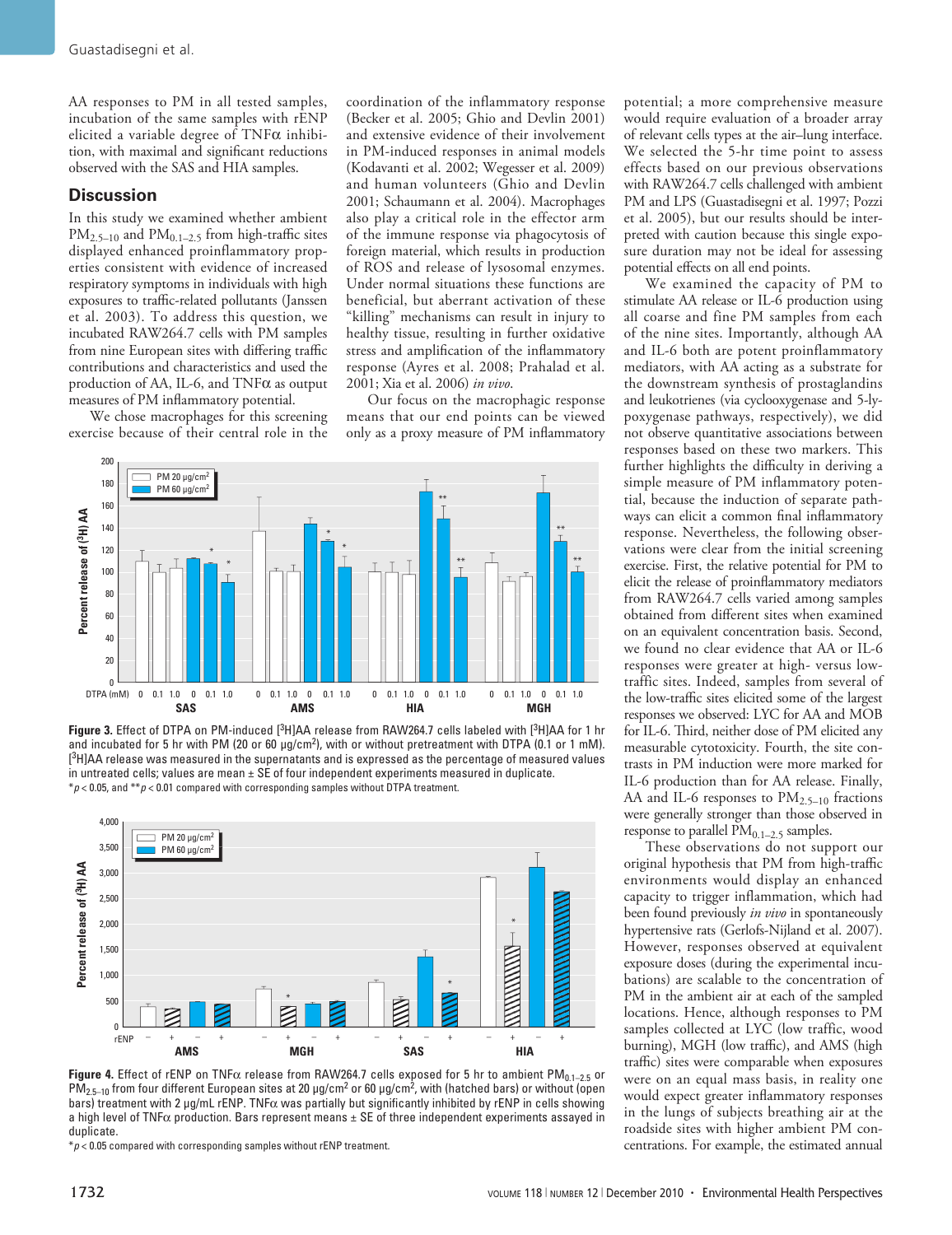average  $PM_{10}$  concentration at AMS was 27.7  $\mu$ g/m<sup>3</sup>, compared with 17.9  $\mu$ g/m<sup>3</sup> at MGH (Janssen et al. 2008). Consequently, when we compare effects of PM on an equivalent mass basis, we are investigating the contribution of relative source-specific components of PM to the observed response. Importantly, we did not evaluate ultrafine PM fractions  $(PM_{\leq 0.1})$  that are known to be elevated at roadside microenvironments (McCreanor et al. 2007) and may be highly significant in terms of potential health impacts (Knol et al. 2009).

To explore the influence of specific sources, we estimated associations between the magnitudes of responses and the composition of the PM from each of the sites. For the AA response, particularly that elicited by the  $PM_{2.5-10}$  fraction, we observed significant associations with elements characteristic of mechanical abrasion processes: both brake (Cu, Sb, and Ba; Garg et al. 2000; Boulter 2006; Schauer et al. 2006) and generic engine (Fe and Mn; Schauer et al. 2006) wear. Similar associations were not apparent with the same elements in  $PM<sub>0.1–2.5</sub>$ , consistent with a general absence of responses to fine PM from all sites, with the exception of LYC and SAS (both low traffic). Notably, increased inflammatory responses after exposure to fine PM from LYC have also been observed after intratracheal instillation into the lungs of spontaneously hypertensive rats (Gerlofs-Nijland et al. 2007). Responses to  $PM_{2.5-10}$  were not correlated with any of the organic (PAH) markers employed and were inversely associated with NH<sub>4</sub> and Cl<sup>–</sup> concentrations. This latter observation suggests that an enrichment of these secondary species in the PM samples was actually diluting the contribution of other active constituents, implying that they themselves had minimal biological potency. AA release was increased in response to fine PM from a few low-traffic sites only, but was correlated with both low- and high-MW PAH concentrations. This association was strongly influenced by the AA response to PM samples from LYC, a lowtraffic site with significant contributions from wood burning that was highly enriched with PAHs relative to all other sites.

Although correlation analyses are useful for exploring potential determinants of PM-induced responses, it is not possible to rule out effects of other unmeasured toxic components derived from the same source. To demonstrate causation, it is therefore necessary to establish whether removing a given component inhibits the response. Of the elements that were positively associated with AA responses, both Cu and Fe are known redox catalysts, capable of generating ROS *in vivo* (Valko et al. 2005). Because oxidative stress triggers the release of inflammatory mediators (Ayres et al. 2008; Xia et al. 2006), including AA (Pawliczak et al. 2002), there is a plausible basis for believing these metals may play a

role in inducing the AA response. To confirm this, we pretreated PM with the metal chelator DTPA before incubation with the cell line to bind and catalytically inactivate both Fe and Cu (Fisher et al. 2004). DTPA treatment at 1 mM effectively abolished the AA responses observed with exposure to a selected panel of coarse PM, consistent with a causal role of Cu and Fe in the response. However, it is not clear whether this reflected effects of extracellular ROS generation in the incubation media or the induction of intracellular oxidative stress following PM uptake.

In contrast to the AA response, IL-6 production appeared to be unrelated to metal or organic PM components. However, we observed a strong correlation between the endotoxin content of coarse PM and the IL-6 response. Consistent with other published studies (Ning et al. 2000; Osornio-Vargas et al. 2003; Pozzi et al. 2005), we observed higher endotoxin concentrations in  $PM_{2.5-10}$  than in  $PM_{0.1-2.5}$ . Endotoxin is a cell wall polymer present in gram-negative bacteria that has been shown to stimulate macrophages through binding to the CD-14/MD-2/Toll-like receptor to trigger a variety of signaling pathways that result in IL-6 and TNFα release (Becker et al. 2005; Monn and Becker 1999). These two cytokines have also been shown to be elevated in response to both PM (Wang et al. 2008) and LPS (Hoogerwerf et al. 2008) challenges, providing a plausible basis for an effect of endotoxin on the IL-6 response. To investigate this further, we compared associations between TNFα release and PM endotoxin concentrations in the presence and absence of rENP, which detoxifies endotoxin (Fletcher et al. 1993), after demonstrating strong correlations between TNFα and IL-6 responses. In contrast to the complete inhibition of the AA response by DTPA, coincubation of the PM samples with rENP elicited only a partial blunting of PM-induced  $TNF\alpha$  release, suggesting that other factors (e.g., other biological materials derived from gram-positive bacteria or fungi) may be contributing to this response.

It was also notable that the coarse PM fraction appeared more active in the assays we performed than the fine PM, particularly for coarse PM from high-traffic sites for AA release and from low-traffic sites for IL-6. This observation is consistent with several recent *in vitro* studies (Dybing et al. 2004; Hetland et al. 2005; Jalava et al. 2007) and with an *in vivo* study of intratracheal exposures that indicated that the coarse PM fraction has significant biological activity (Gerlofs-Nijland et al. 2007). Clearly, enhanced activity of coarse PM in an *in vitro* assay, and with exposure by intratracheal instillation *in vivo*, does not necessarily imply that comparable effects would be observed in response to inhaled PM, because PM deposition within the respiratory

tract would be expected to affect the magnitude of inflammatory responses to different size fractions *in vivo*. However, these observations do suggest that the larger PM fractions are potentially toxic and should not be ignored during a move toward regulation of PM<sub>2.5</sub>, a view supported by recent epidemiological evaluations of the short-term health effects of coarse PM (Brunekreef and Forsberg 2005; Lin et al. 2002).

#### **Conclusions**

We investigated variation in the proinflammatory potential of ambient fine and coarse PM collected at sites with varying source (traffic, wood burning) contributions by examining AA release and IL-6/TNFα production in response to exposure in a murine macrophagic cell line. We hypothesized that PM from hightraffic sites would display the greatest reactivity, consistent with increased respiratory symptoms observed in populations living in close proximity to high-traffic roads. PM samples from the high-traffic sites were enriched with metals related to tire and break abrasion, but we observed no simplistic relationship between traffic intensity and the PM-induced inflammatory cellular response. Although the trafficrelated components were correlated with the release of the prostanoid precursor AA, many of the more active PM samples were obtained from the low-traffic sites. This may have been partly related to site-specific differences in endotoxin concentrations, which appeared to contribute to the IL-6/TNFα response, and may contribute significantly to the potential inflammatory burden of the PM airshed. Our findings also demonstrated that  $PM_{2.5-10}$  from some sites had greater inflammatory potential than  $PM_{0.1-2.5}$  from the same sites, emphasizing the need to continue regulating PM in this size range.

#### **References**

- Ayres JG, Borm P, Cassee FR, Castranova V, Donaldson K, Ghio A, et al. 2008. Evaluating the toxicity of airborne particulate matter and nanoparticles by measuring oxidative stress potential—a workshop report and consensus statement. Inhal Toxicol 20(1):75–99.
- Baulig A, Sourdeval M, Meyer M, Marano F, Baeza-Squiban A. 2003. Biological effects of atmospheric particles on human bronchial epithelial cells. Comparison with diesel exhaust particles. Toxicol In Vitro 17(5–6):567–573.
- Becker S, Dailey LA, Soukup JM, Grambow SC, Devlin RB, Huang YC. 2005. Seasonal variations in air pollution particleinduced inflammatory mediator release and oxidative stress. Environ Health Perspect 113:1032–1038
- Bloemen HJT, Gerlofs-Nijland ME, Janssen NAH, Sandström T, van Bree L, Cassee FR. 2005. Chemical Characterization and Source Apportionment Estimates of Particulate Matter Collected within the Framework of EU Project HEPMEAP. RIVM Report 863001002. Available: http:// rivm.openrepository.com/rivm/bitstream/10029/7447/1/ 863001002.pdf [accessed4 October 2010].
- Borm PJ, Kelly F, Künzli N, Schins RP, Donaldson K. 2007. Oxidant generation by particulate matter: from biologically effective dose to a promising, novel metric. Occup Environ Med 64(2):73–74.
- Boulter PG. 2006. A review of Emission Factors and Models for